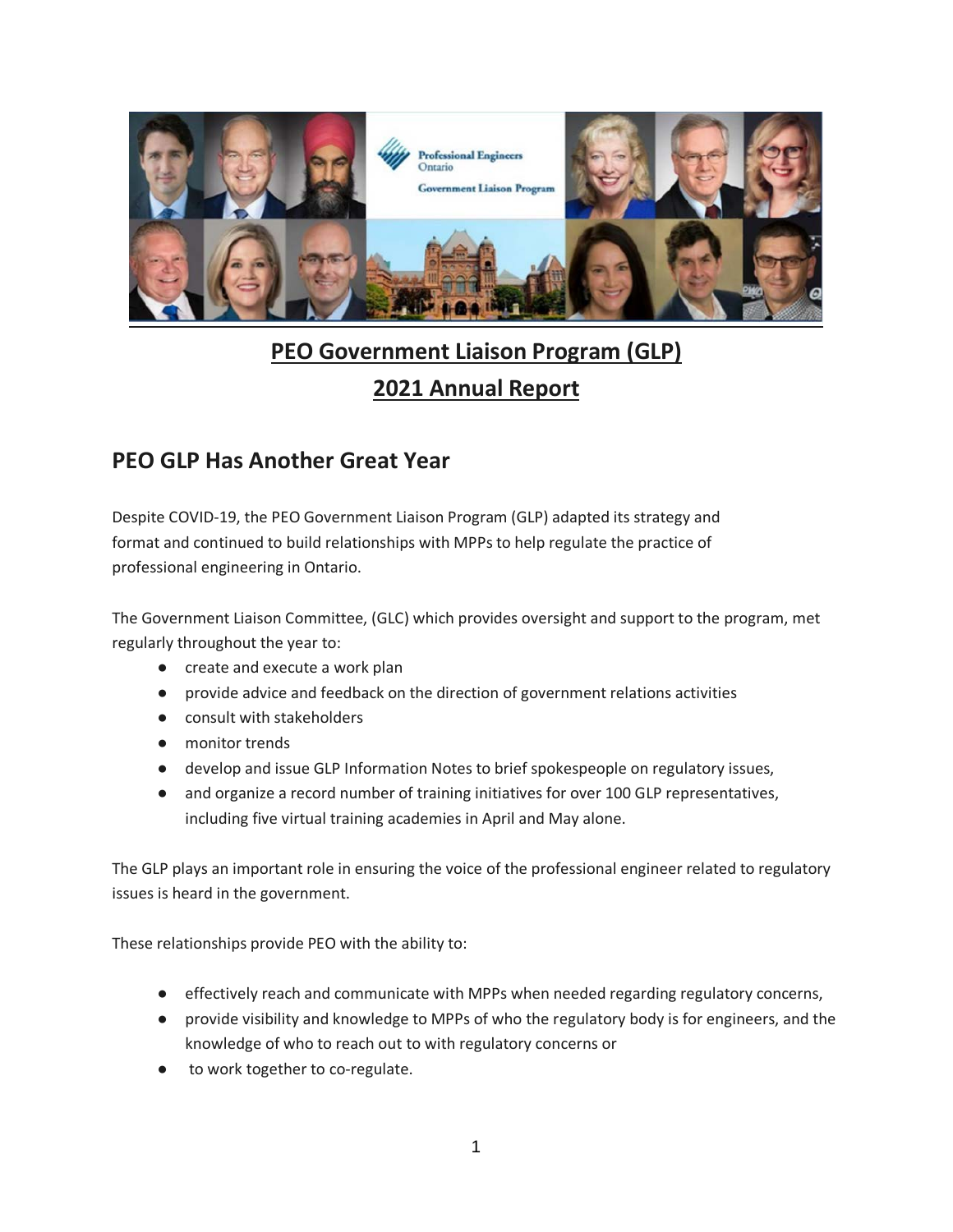Here are some of the highlights:

# **Attorney General speaks at PEO Annual Meeting**

In May, Attorney General Doug Downey MPP (PC, Barrie – Springwater – Oro Medonte) was a virtual guest speaker at the PEO Annual Meeting, which was attended by over 600 people. This was particularly helpful to PEO as it was the first time the Attorney General had spoken at a PEO Annual Meeting in many years. It allowed the Minister to see the good work that PEO is doing to regulate the profession in the public interest.

# **PEO Past president speaks at Nikola Tesla Day at Queen's Park**

On July 10, PEO past president **Marisa Sterling, P.Eng,** on behalf of PEO, was a keynote speaker at Queen's Park in celebration of the establishment of Nikola Tesla Day in Ontario. It was hosted by Humber River-Black Creek NDP MPP **Tom Rakocevic**. This was especially useful in raising the profile of PEO and drawing attention to the value of PEO's role in regulating the profession in the public interest. It also was important to build the relationship with the official opposition and another relatively new MPP.

# **PEO President guest speaker at PEO GLP Meet and Greet with 75 reps**

PEO President **Christian Bellini**, P.Eng. was the guest speaker at a virtual Meet and Greet for PEO GLP Reps and members of the Government Liaison Committee on July 22. Over 75 GLP representatives participated. The value of having President Bellini there was he was able to see the breadth and the experience of the new reps and better understand the value of the program.

#### **GLC adds new members**

The Government Liaison Committee added new representatives to the group including East Toronto representative **Tracy Garne**r, P.Eng. and Windsor-Essex representative **Asif Khan**, P.Eng. Both have been long-time participants in the Ontario political scene. The value of new representatives on the GLC brings added knowledge and fresh thinking to the committee to better understand PEO's role in protecting the public interest.

#### **PEO president meets with Attorney General**

PEO President Christian Bellini, P.Eng., met with Attorney General **Doug Downey**, MPP on November 22, 2021. This was the annual meeting between the PEO President and the Attorney General where they discussed important issues relevant to PEO.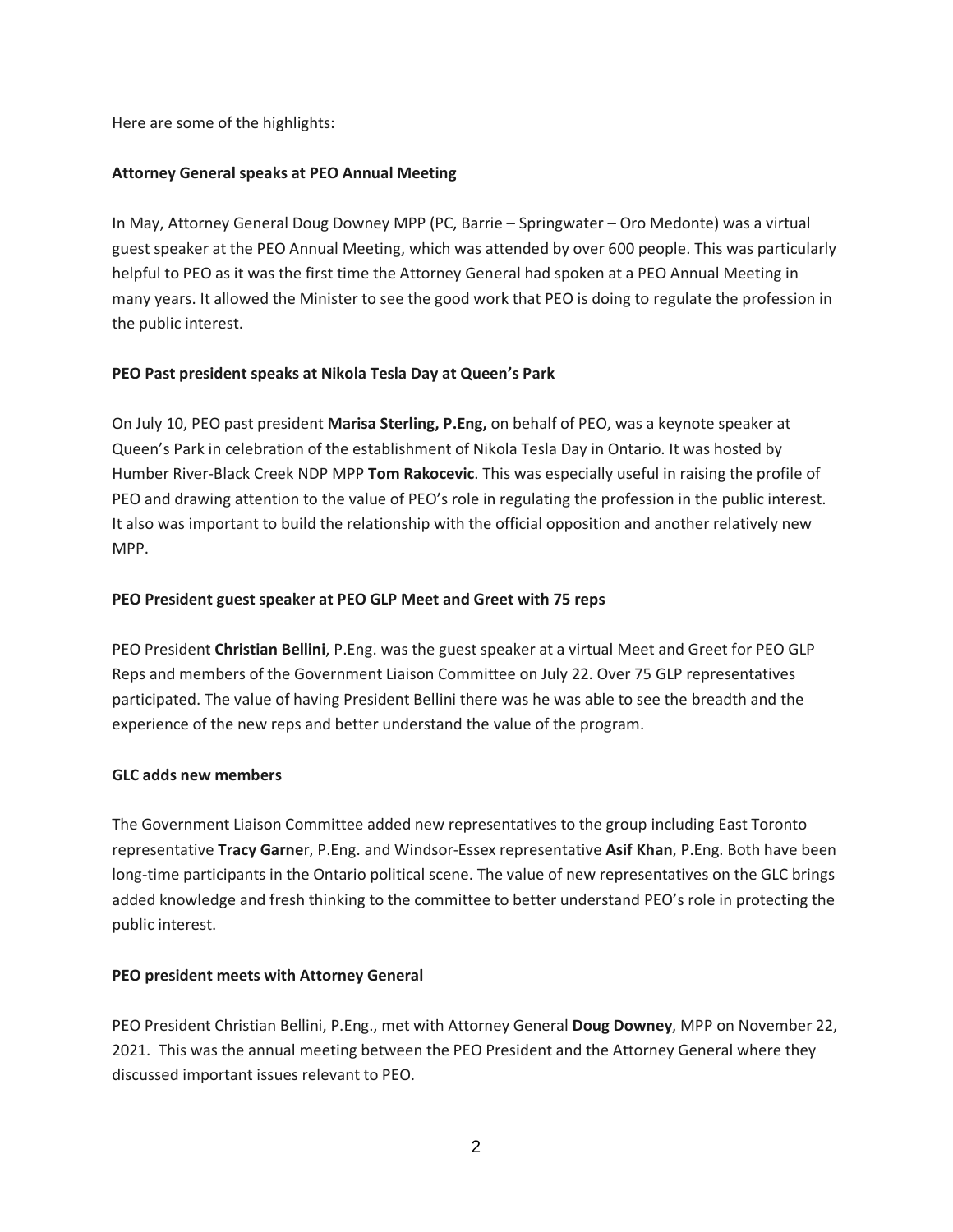Also in attendance were:

- PEO's CEO/Registrar **Johnny Zuccon**, P.Eng.,
- VP, Legislation and Policy **Dan Abrahams**, LL.B,
- Manager, Government Liaison Programs **Jeannette Chau**, P.Eng. and
- Minister Downey's Director of Policy **Nicko Vavassis**, and Executive Assistant **Duncan Walsh**.

The delegation briefed Attorney General Downey on current PEO activities, Continuing Professional Development (CPD) and the Anti-Racism and the Anti-Discrimination Exploratory Working Group (AREWG).

Minister Downey was supportive of PEO's work and sent a follow-up supportive letter. See link

# **Other Meetings with Ministers and MPPs held throughout year**

A number of other meetings were held, including:

- 15 formal online MPP meetings, including two with government ministers. They were Government House Leader **Paul Calandra,** MPP (PC-Markham-Stouffville) and **Caroline Mulroney,** MPP (PC-York-Simcoe), Minister of Transportation and Minister of Francophone Affairs.
- 32 informal MPP interactions via online community or chapter events, plus
- an online Take Your MPP to Work Day

There were a total of 48 MPP interactions with PEO that were held throughout the year.

Each meeting was positively received by ministers and MPPs because most had not had a chance to formally meet with PEO previously. Each meeting was focused and very helpful. With Ministers Mulroney and Calandra, it was the first time they had a chance to hear of PEO's new 124 rep system. It allowed each to have their own riding representatives versus dealing with a GLP chair for York Chapter who had a responsibility for nine ridings.

#### **Establishing Relationships with Local MPPs**

Chapters continue to maintain relationships with all 124 MPPs.

In 2021, chapters continued to host virtual licence ceremonies where MPPs had the opportunity to tune in live, pre-record greetings or present certificates. Other online events such as meet and greets and introductory meetings of new GLP representatives to their local MPP were also held.

Participating in MPP events looked a little different in 2021, but nonetheless most of the 36 PEO chapters tuned in to online town halls, New Year's Levees and discussions.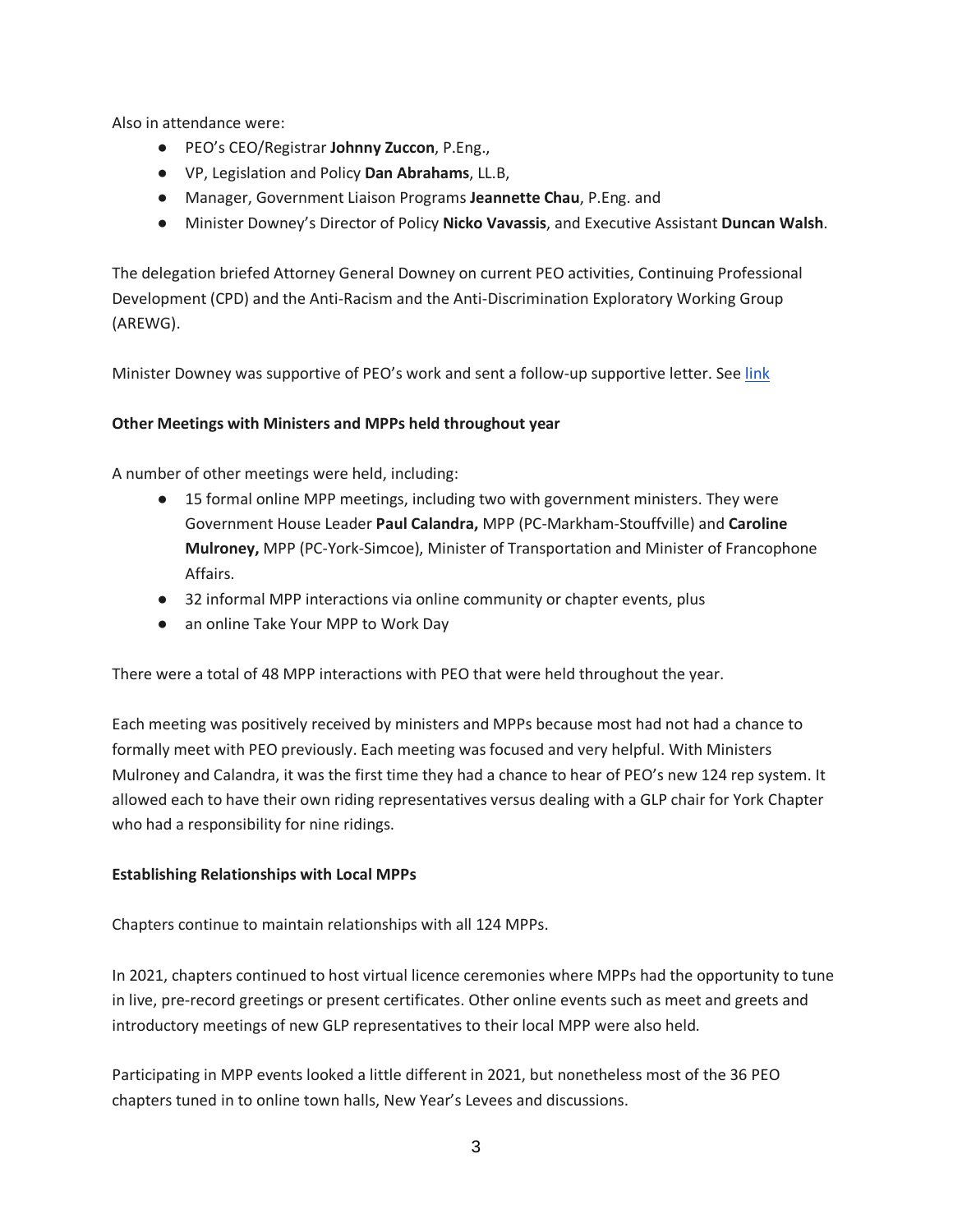Following the event, they would send the Minister/MPP a note letting them know of their participation, encouraging them to stay in touch over the pandemic and inviting them to be involved in a chapter event when COVID-19 is over.

#### **Other Benefits to PEO**

Each of the MPP meetings were also beneficial to PEO for the following reasons:

- They educated the minister or MPP on the regulatory mandate of PEO
- They educated MPPs on the specific roles of each engineering organization they may interact with by providing them with a GLP info note on the rules and responsibilities of each organization
- They introduced the Minister or MPP to the new GLP structure that provides them with a specific contact in their riding for engineering regulation issues
- Finally, they each were helpful in building a relationship between the local chapter and the local MPP

# **Virtual Take Your MPP to Work Day**

A virtual Take Your MPP to Work Day event was held by Oakville Chapter on September 8, 2021 with Oakville PC MPP **Stephen Crawford**. The host company was IPEX Inc, a plastic piping manufacturer.

This was the first time a Take Your MPP to Work Day has been held virtually. The event went very well.

Take Your MPP to Work Days are a great way to show MPPs the work of professional engineers first hand and the role of PEO, as well as build a relationship between the chapter and local MPP.

#### **Government Liaison Committee (GLC) shows leadership**

The Government Liaison Committee (GLC) oversaw the GLP activities of the chapters, including holding quarterly hour-long conference calls with all GLP Chairs across the province.

The GLC continues to meet monthly to discuss GLP activities, regulatory issues, MPP outreach, and communications.

In 2021, the GLC also devoted time to developing a transition of the current Chapter GLP system to one rep per riding through the GLP Representative Selection, Training and Succession Working Group.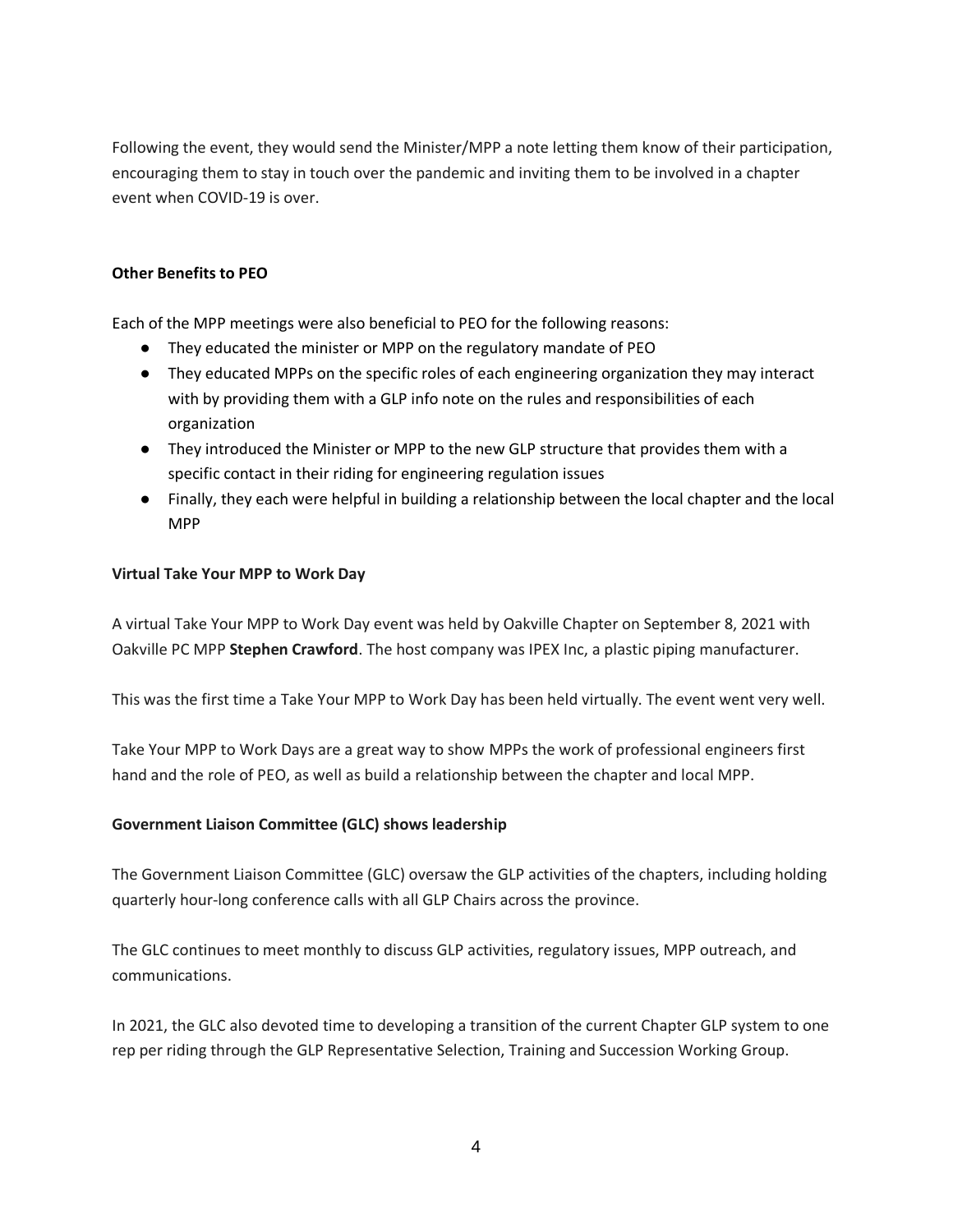This was in response to both the GLP audit recommendations to better develop the local relationship with MPPs and to the expressed desire of MPPs to liaise with representatives who lived in their riding. Extensive training and a standardized test was given to all GLP reps to ensure they are professional and knowledgeable.

This year's chair was **Vicki Hilborn**, P.Eng, chair of the Brantford Chapter.

# **Publications to keep informed**

The GLP Weekly e-newsletter continues to be sent to all 124 MPPs across Ontario, to keep them and PEO licence holders informed on government relations activities.

Each issue covers chapter meetings and events with MPPs and important PEO news such as Council updates, GLC meeting recaps and regulatory news.

For a good overview please see the GLP Weekly 2021 Year-in-Review [here.](https://www.peo.on.ca/sites/default/files/2022-01/GLPWeekly2021YearinReview.pdf)

# **PEO President and Government House Leader share views on GLP with Weekly Times**

President Bellini shared his thoughts on the Government Liaison program in an interview in July in the GLP Weekly Times, as did Government House Leader **Paul Calandra**, MPP (PC-Markham-Stouffville) who shared his views in an exclusive interview in August.

#### **Seasonal Talking Points**

Seasonal Talking Points were also prepared and circulated to Chapter Chairs.

Even in a year like 2021, interaction was possible via online meetings and it was important to make sure GLP representatives were equipped with the knowledge and training to hold conversations with MPPs.

#### **In Conclusion**

2021 really taught PEO the importance of maintaining all relationships.

The PEO Government Liaison Program did an excellent job of:

- reaching out to MPPs better by moving to a new structure of one GLP rep per MPP;
- creating a training program and standardized test for all GLP reps to ensure they are adequately trained, knowledgeable, professional and able to represent PEO well;
- keeping communications flowing through the GLP Weekly, GLP Info Notes, Seasonal Talking Points and Quarterly GLP Rep calls;